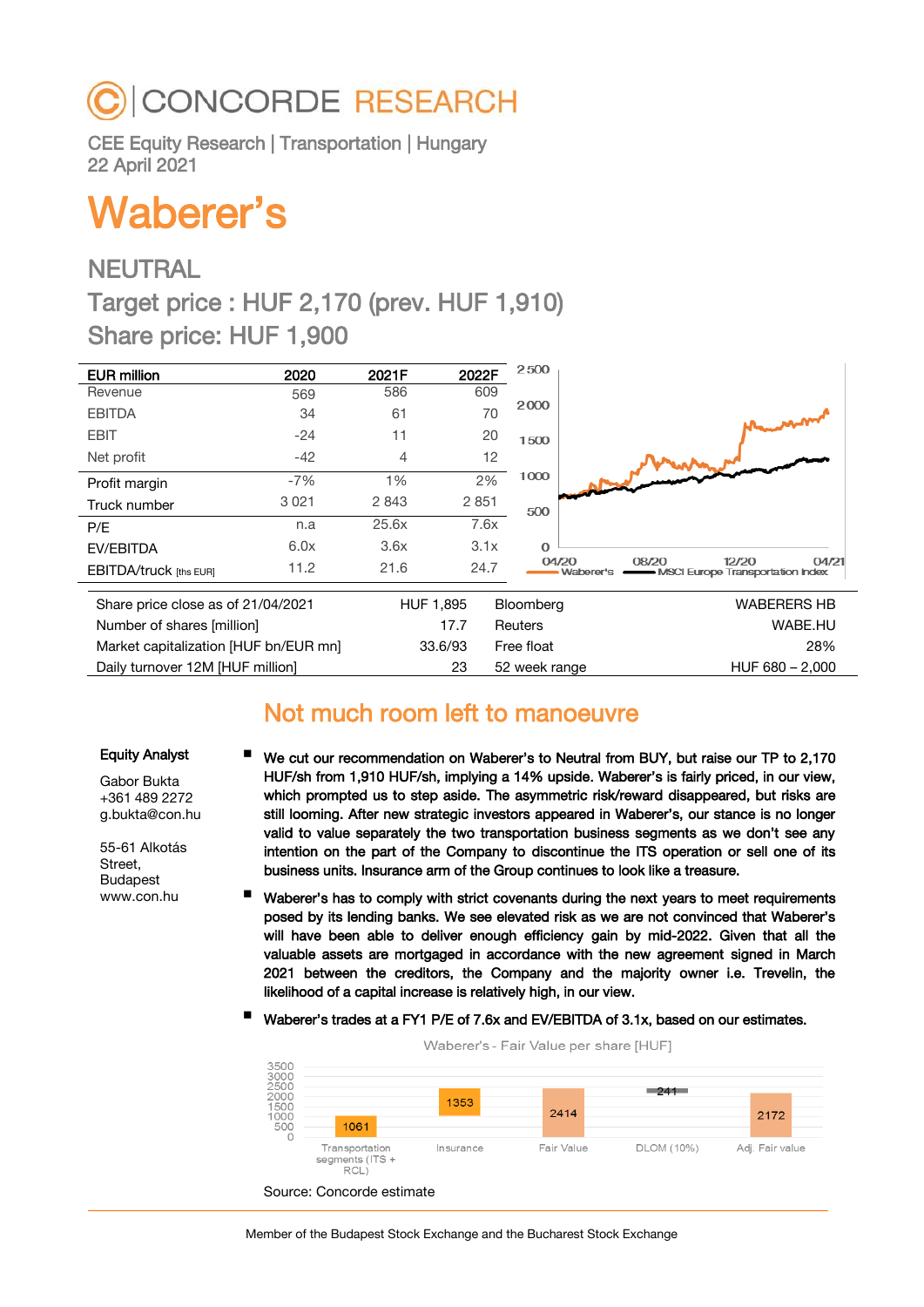# CHANGES IN THE INVESTMENT CASE

- We are still a bit worrisome about the future, despite the fact that operational results have undoubtedly recovered over the previous quarters.
- We have recognized some unfavourable items in Waberer's' annual report and AGM submission, as well as in the Q4/20 report, which prompts us to step aside and cut our recommendation until a clearer visibility on the operational recovery.
	- 1. Remuneration of governing and supervising bodies, as well as key management rose significantly in 2020 vs. 2019 despite the ongoing financial difficulties.
	- 2. Standalone balance sheet (not the consolidated) of Waberer's International Plc. i.e. the parent company looks extremely stretched, with Total shareholders' equity standing at EUR 9mn, while total liabilities standing at EUR 226mn. As a result, the Management should consider a capital increase within months, as we expect loss-making to continue at the HU international operation in 2021. They may need to allocate capital from one or a few subsidiaries to the parent company (≠dilution).
	- 3. Dilution risk is, however, elevated. Waberer's may need to tap the capital market soon. Management should also consider to raise capital or issue bond to ease the new set of covenant requirements. The Company missed to publish precisely the key terms of the LT financial agreement (signed on 3 March, 2021) as this includes mortgage for WSZL (Regional Logistics), Link (Polish subsidiary), WHB (Insurer) and Trevelin Holding (32% owner of the Company) and exact LTM EBITDA as well as Net debt/EBITDA covenants, which were not disclosed previously.
	- 4. Reported and recurring figures cannot be accurately separated. The Company said that 80-90% of non-recurring costs related to the transformation has already incurred, but we are looking for a clear P&L.
	- 5. We are changing our valuation methodology primarily due to new covenants and high execution risk. We discontinue to use separate DCF models for valuing ITS and RCL segments. This is no longer relevant after strategic investors appeared in the organization.

### 1. Management incentives have been barely acceptable

- In our previous equity notes, we pointed out the relatively high fixed costs due in part to high indirect wages. In addition, we found in the AGM submission that the remuneration of the key management, as well as the governing and supervising bodies rose significantly last year despite the ongoing financial difficulties.
- Starting with the latter, the remuneration of governing and supervising bodies rose by 12% YoY in HUF terms, out of which 8% increase might be attributable to the depreciation of HUF vs. EUR, because these cost items are basically denominated in EUR terms. However, the sum is still below 2018 level as a result of a significant 25% remuneration fee reduction, which was taken place in early 2019 due to poor financial performance.
- Remuneration of the Key Management, including top 5 managers at the Group, grew 25% YoY to HUF 480mn, out of which maximum 8% increase could be attributed to the depreciation of the forint vs. the euro. However, we think that former CEO Robert Ziegler might have been entitled to receive a severance pay, when he left in March 2020, which could distort the total payment of managers. All in all, regardless of the depreciation of the forint, this is hardly compatible with the interests of minority shareholders, given the company's losses in the last 14 quarters. As a reminder, similar severance payment (probably in a smaller extent) to the former CEO was also included in the 2019 figures, when Mr. Lajko left the Company after 18 years.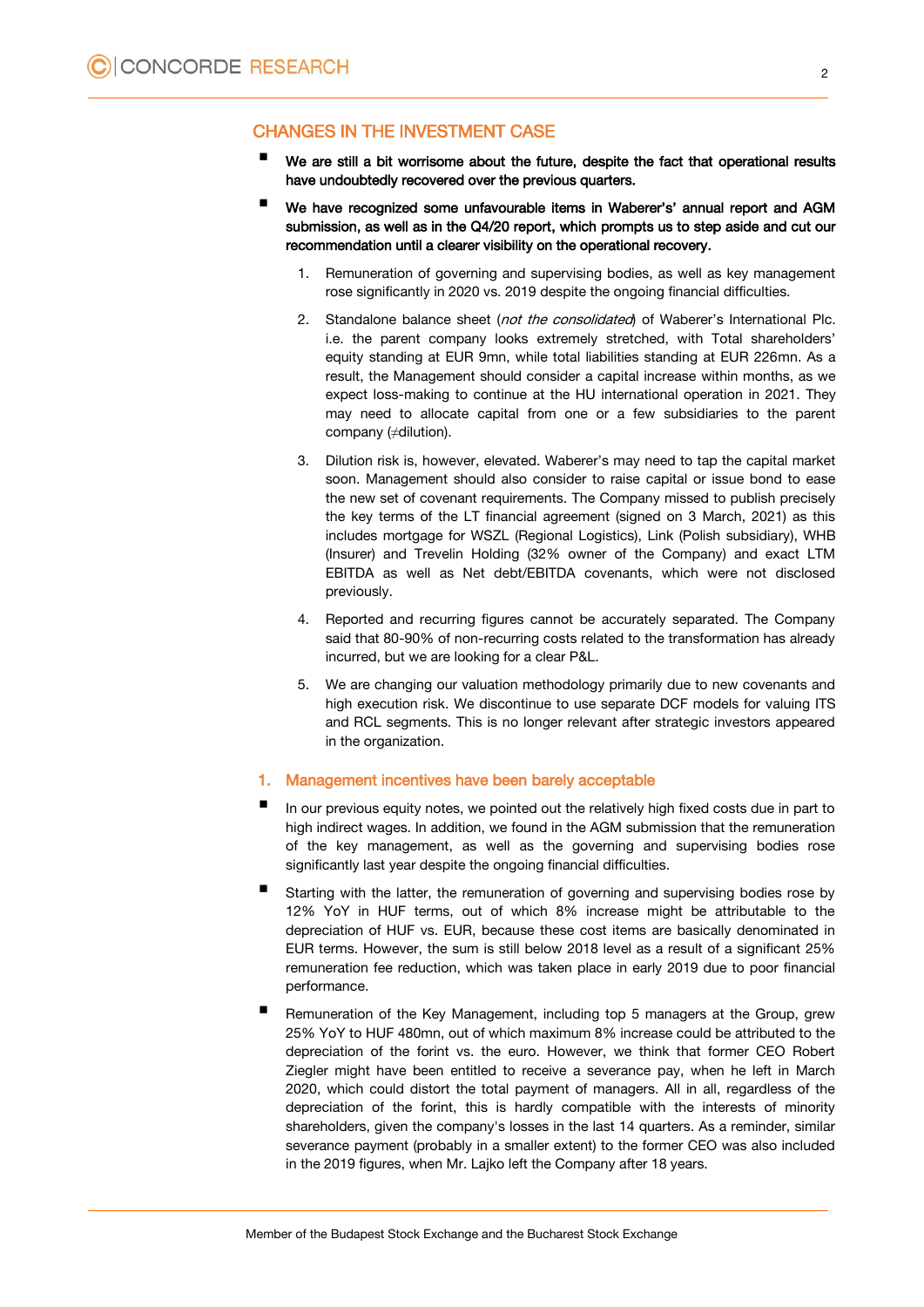Even if operational results have definitely recovered at Group level and net income for should be honoured by minority shareholders.

|                                          | Q4/20 was at breakeven after a long time, this is still not a level of profitability that<br>should be honoured by minority shareholders. |         |       |                   |
|------------------------------------------|-------------------------------------------------------------------------------------------------------------------------------------------|---------|-------|-------------------|
|                                          | The remuneration of governing and supervising bodies                                                                                      |         |       |                   |
| mn HUF                                   | 2018                                                                                                                                      | $2019*$ | 2020  | chg. ('20 vs.'19) |
| <b>Board of Directors</b>                | 59.3                                                                                                                                      | 40.9    | 47.2  | 15%               |
| Supervisory Board                        | 19.1                                                                                                                                      | 15.8    | 16.9  | 7%                |
| Audit Committee                          | 5.3                                                                                                                                       | 4.9     | 5.2   | 7%                |
| Nomination and Remuneration<br>Committee | 5.9                                                                                                                                       | 4.9     | 5.2   | 7%                |
| <b>TOTAL</b>                             | 89.6                                                                                                                                      | 66.5    | 74.6  | 12%               |
| <b>EURHUFx</b>                           | 318.8                                                                                                                                     | 325.3   | 351.2 | 8%                |
| Note:                                    |                                                                                                                                           |         |       |                   |

Note:

| *25% remuneration fee reduction in early 2019 due to the difficult financial situation of the Company |       |                                     |       |                   |  |
|-------------------------------------------------------------------------------------------------------|-------|-------------------------------------|-------|-------------------|--|
| Source: Waberer's                                                                                     |       |                                     |       |                   |  |
|                                                                                                       |       |                                     |       |                   |  |
|                                                                                                       |       | The remuneration of Key Management* |       |                   |  |
| mn HUF                                                                                                | 2018  | 2019                                | 2020  | chg. ('20 vs.'19) |  |
| monthly salary (HUFmn/year)                                                                           | 218.9 | 379.9                               | 471.1 | 24%               |  |
| MRP 2017 program ESOP**                                                                               | 87.5  |                                     |       |                   |  |
| (HUFmn/year/eligible employees)                                                                       |       |                                     |       | n.a.              |  |
| MRP Retention Bonus ESOP**                                                                            | 291.0 |                                     |       |                   |  |
| (HUFmn/year/eligible employees)                                                                       |       |                                     |       | n.a.              |  |
| Cost reimbursement of travelling home                                                                 | 8.5   |                                     |       |                   |  |
| (HUFmn/year/eligible employees)                                                                       |       | 4.5                                 | 8.5   | 89%               |  |
| Daily allowance (HUFmn/year/eligible                                                                  |       |                                     |       |                   |  |
| employees)                                                                                            | 1.1   | 0.1                                 |       | -100%             |  |
| <b>TOTAL</b>                                                                                          | 606.9 | 384.4                               | 479.5 | 25%               |  |
| <b>EURHUFx</b>                                                                                        | 318.8 | 325.3                               | 351.2 | 8%                |  |
| Note:                                                                                                 |       |                                     |       |                   |  |

Note<sup>-</sup>

\* including 5 key positions (Waberer's CEO & CFO, WSZL Managing Director, WHB CEO, Link CEO) & the amount paid for the former CEOs in '19 & '20

\*\* Employee Stock Ownership Plan

Source: Waberer's

#### 2. Stretched balance sheet at the parent Company

- Turning onto our second observation, standalone report of Waberer's International Nyrt. (the parent company of Waberer's Group or the Hungarian arm of the International Transportation Segment) points to an extremely stretched balance sheet, with Total shareholders' equity standing at EUR 9mn, while total liabilities standing at EUR 226mn.
- This imbalance have to be solved immediately, in our view. Capital increase is inevitable within months, as we expect loss generation to continue at this business line over the next months. We think that Waberer's has to reallocate part of its capital from one or a few subsidiaries to the parent company in the short-term. The management will the most likely opt to allocate capital from WSZL to the parent company. In a smaller extent, capital increase may come from other, fully-owned and well-capitalized subsidiaries as well. On consolidated level, no change in the total equity is expected.

# 3. New covenants don't leave much room to manoeuvre

■ The third important thing, we have to emphasize, is that Waberer's missed to publish precisely the key terms of the LT financial agreement (signed on 3 March, 2021) between the creditors, Waberer's and Trevelin Holding. In contrast with earlier terms, the agreement includes mortgage for all properties owned by the Company, WSZL (Regional Logistics), Link shares (Polish subsidiary), WHB (Insurer), Trevelin (32% owner of the Company) as well as the receivables of Waberer's International and WSZL. This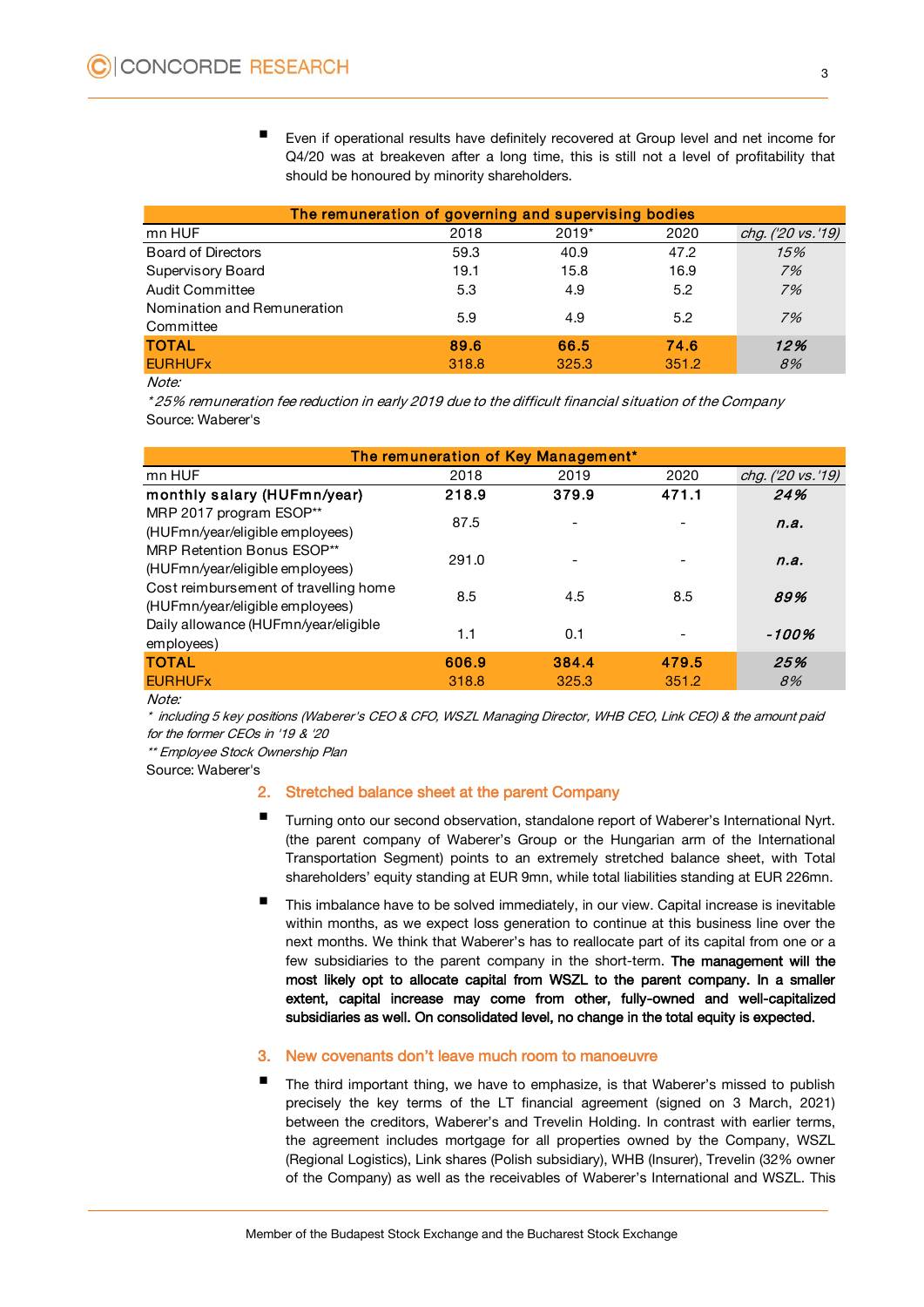agreement also includes a 5-year LTM EBITDA and a Net debt/EBITDA covenant, which were not disclosed previously in the March statement. Even if our estimates point to higher-than-required EBITDA in 2021, bleak margins in the international segment, wage pressure or unfavourable European regulatory conditions could hamper the recovery and jeopardize the business and covenant requirements in 2022.

 The agreement defined a long-term trailing LTM EBITDA covenant, which is only considering the quarterly cumulated recurring EBITDA of the Hungarian ITS and the RCL segments. LTM EBITDA stood at EUR 49.5mn as at the end of Q1/20 and EUR 36.5mn as at the end of Q4/20, however, these figures are including the EBITDA of Link as well. According to our estimation, the relevant EBITDA figures are lower by roughly 15-18% than cumulated recurring EBITDA of ITS and RCL. The Polish subsidiary continued to perform well in the second half of 2020 despite the negative impacts of Brexit and has about an annual EUR 8-10mn EBITDA contribution to the ITS, based on our estimate. That said, we cannot provide an accurate estimate as Waberer's hasn't disclosed the standalone financial performance of Link.



Source: Waberer's, Concorde estimate

- As for Net debt/EBITDA covenant, the Company has to comply with a Long term requirement of 3.5x. The current reported ND/EBITDA of 2.2x (as at 31 Dec, 2020) is misleading, in our view, and not appropriate for comparison as this is taking into account the Group's total net debt and EBITDA figures. These conditions are strict and doesn't leave much room to the Management and the majority owner to manoeuvre.
- Back to the basics, if recovery takes a longer time, the Board should be considering a capital increase. Taking into account the popular financing tools of MNB, we would not be surprised if Waberer's would apply to participate in the BGS program i.e. issue bond, or raise capital i.e. issue new shares. Considering the elevated risk, a bond issuance is not trivial to be a viable plan as the yield is expected to be higher than the current interest rate of leases. Nevertheless, it can be used to refinance the company's long or short term liabilities and the pressure from the side of the creditors would probably ease. The latter, however, would obviously mean a dilution for current shareholders in case of a closed transaction, if minorities could not participate in the transaction.

## 4. The difference between reported and recurring numbers

- Reported and recurring figures cannot be accurately separated from our point of view. The Company said in its previous quarterly report that 80-90% of non-recurring costs related to the transformation had already incurred. That said, we are looking for a clear P&L and we rather focus on reported instead of recurring numbers from Q1/21 as we are not convinced that part of one-offs will no longer incur in the future.
- Waberer's posted an aggregated reported loss of 129mn EUR for the previous 3-year period, which was mostly attributable to the struggling ITS. 2020 was probably the bottom, with a reported loss of EUR 52mn. ITS previously followed a "taxi" model that continuously and centrally optimized the allocation between trucks and assignments, but brought significant uncertainties during the pandemic and greatly relied on the lower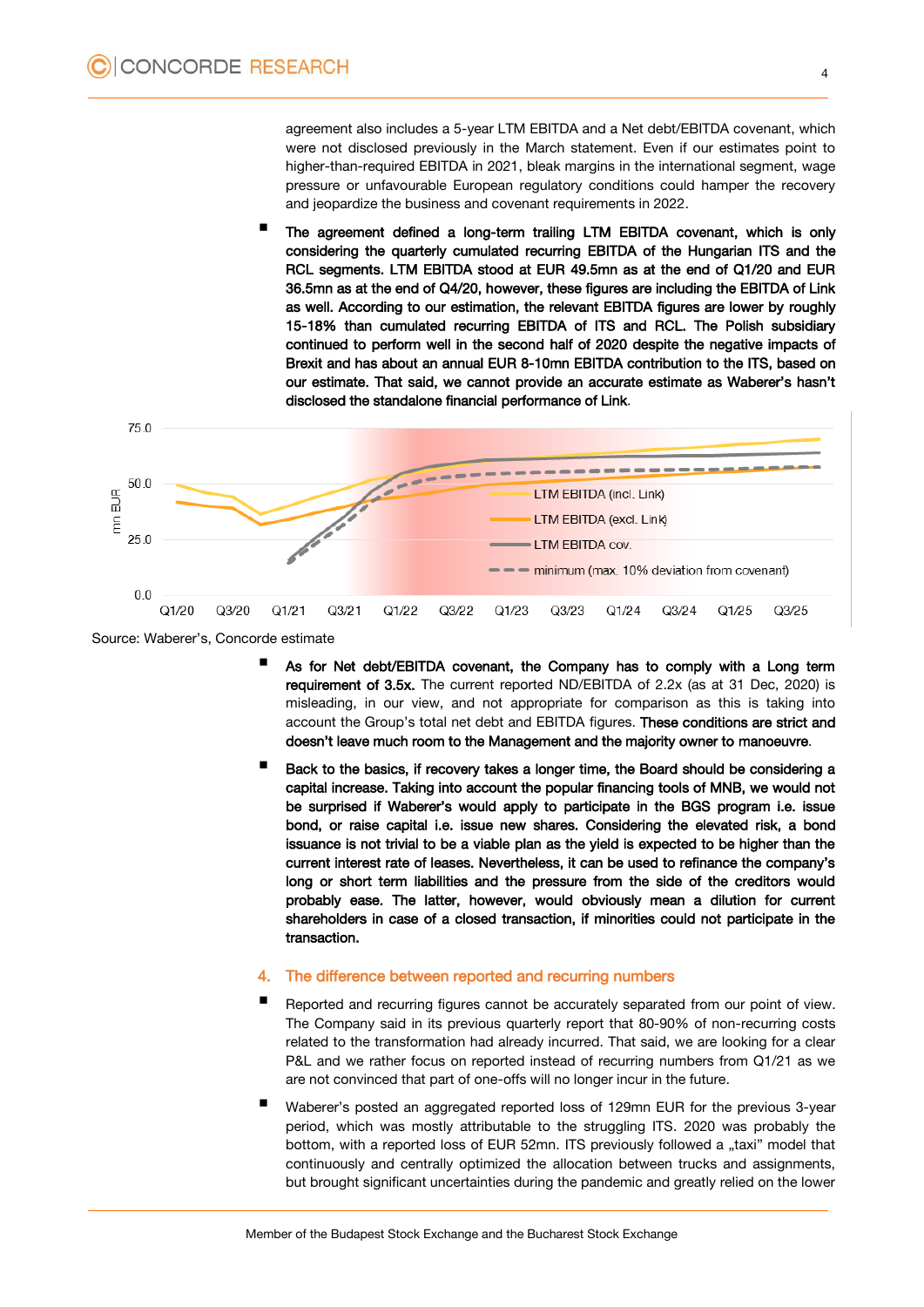margin spot transport market. As a result, the Management opted to introduce a new, so called 'trading band' model, which focuses on recurring orders. In line with the changed model, ITS shifted its business focus from spot orders to contractual clients which is expected to bring more stable revenues and a substantial margin improvement.

#### 5. Changes in our valuation methodology

- We are changing our valuation methodology. We discontinue to use separate DCF models for ITS and RCL. Reasons behind our decision are the following:
	- This is no longer relevant after strategic investors appeared in the organization inline with our expectation.
	- As we don't see any intention on the part of the Company to suspend the operation of the ITS segment, even if this has continuously eroded the value of Waberer's for more than 3 years, we start to treat the cash-flow of ITS and RCL as a whole transportation and logistics unit.
	- Though we continue to model P&L of ITS and RCL separately.
	- We strongly believe that Waberer's has to reallocate its capital within the Group within months. The management will the most likely opt to allocate capital in a greater extent from WSZL and in a smaller extent from other well-capitalized subsidiaries to the parent company.
	- New covenants were set by creditors. According to the agreement, trailing 12M EBITDA and ND/EBITDA multiple of the two business units together have to meet the new requirements.
	- We raise our WACC assumption to 8.5%. At 31 Dec 2020, the management considered it appropriate to account for an additional GW impairment of EUR 13.9mn related to the acquisition of Link due to Covid-19 and Brexit. However, we found in the 2020 Consolidated Annual Report that the Group used a discount rate of 8.5% when determined the EV of Link. Taking into account this, we use the Group's own WACC for the combined cash-flow of ITS and RCL segments as we earlier assumed lower discount rates for cash-flows from 2022, which have amplified the value of the Company.

### Changes to our estimates

- We made some adjustments to our estimates. We continue to expect improving bottom line results both in the ITS and RCL segments, but a weaker profit at the Insurance arm for 2021.
- In the ITS, sales may be back on the rise as we expect a 5% YoY increase for 2021 due to higher transit fees and the more margin-focused operation. Recurring EBITDA is expected to reach EUR 23mn (+13%) in 2021, with EBITDA margin improving 0.5%pt to 6.7% on higher transit fees, higher oil prices, but lower fixed costs. At this stage, we remain rather conservative on the full recovery of ITS even if there's a light at the end of the tunnel. The Management said that roughly 80-90% of one-off costs related to the transformation have already been booked. For Q2/21, we may see a clear performance with no additional expenses, which will reveal an accurate picture of the margins.
- In the RCL, revenues are expected to decrease marginally in the RCL segment on slightly lower volume, because sales boomed in Q2 last year due to stockpiling amidst the covid fear in Hungary. EBITDA may fall around 6% YoY due to rising oil prices.
- The chart above on Page 4. depicts the estimated trajectory of the combined EBITDA of ITS and RCL segments. We think that the Company have to reach significant efficiency gains in the ITS, especially at the Hungarian parent company over the next 3-4 quarters to meet EBITDA covenants in the next year. At this stage, we don't see clearly where this gain will come from.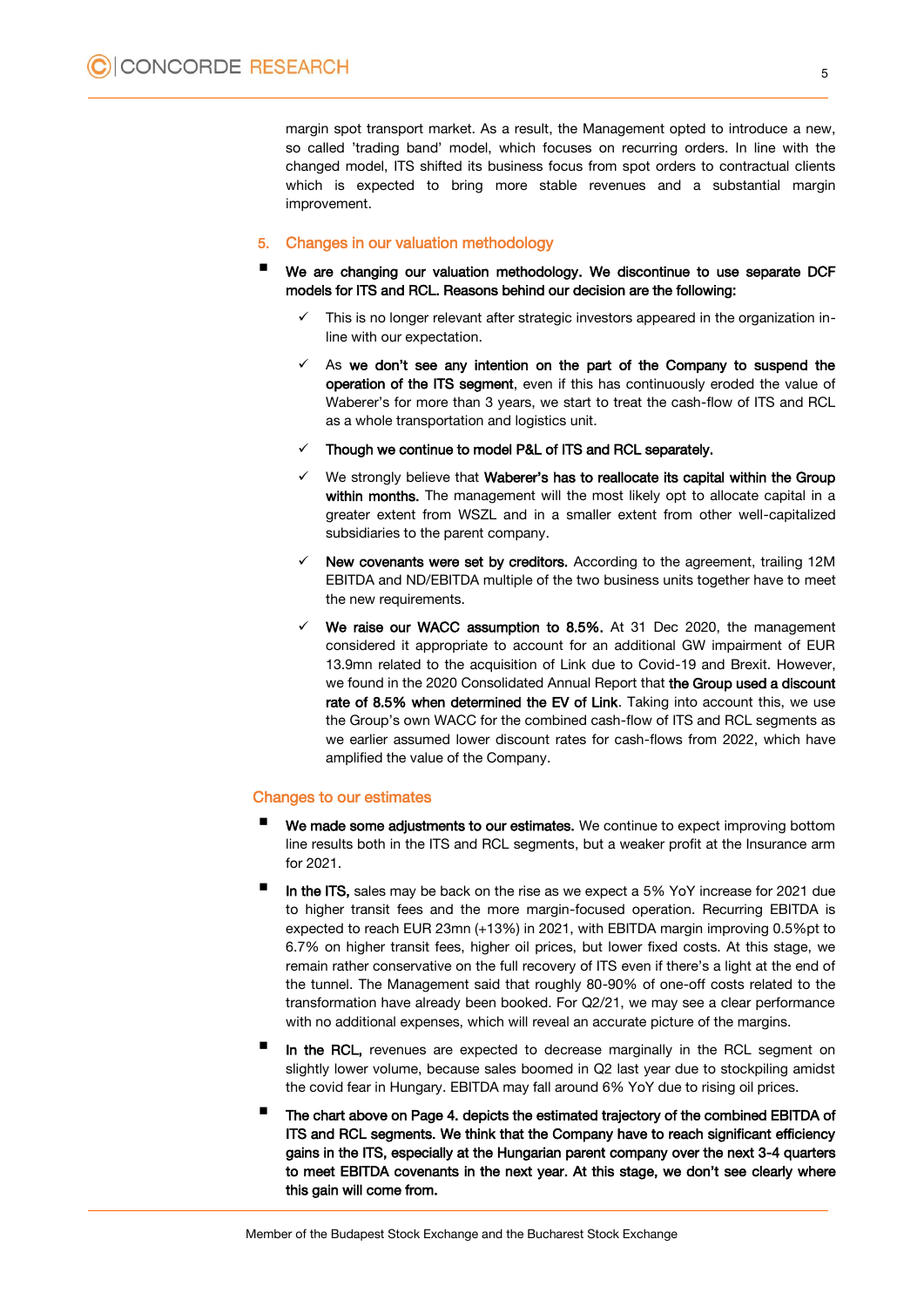- Other segment. Due to the sharp reduction in the number of accidents, collisions and damages thanks to the falling traffic, the insurance arm of Waberer's (WHB) performed outstandingly in 2020 and reached a record year with a net profit of EUR 8.5mn. However, with restrictions being eased, this trend will likely get back to normal, which may lead to lower margins. We expect a modest 2% increase in revenues and flat Codefined EBITDA at EUR 9.5mn. Net profit may reach EUR 8.2mn, which implies a 4% decrease compared to last year.
- Regarding consolidated Group results, we expect a net income of EUR 4mn for 2021, the first profitable year after 2017 on lower non-realized FX revaluation costs, which weighed on the bottom line in 2020.

#### EV estimate for the segments

- We raise our EV estimate for the Transportation segments from 795 HUF/sh to 1061 HUF/sh. In line with our arguments, we discontinue to use separate DCF models for valuation purposes and treat ITS and RCL segments as a whole unit. The difference between the old and new EV estimate reflects the improving operational results, better net debt position at the end of 2020, the roll-over effect, but higher WACC assumption.
- We raise our target EV for Insurance unit to HUF 1,353 HUF/sh (vs. our previous est. of 1,324 HUF/sh).
- We continue to apply a 10% liquidity discount for equity valuation because of very low daily stock trading volumes.

Waberer's - Fair Value per share [HUF]

| 3500<br>3000<br>2500<br>2000 |                                          |           |            | 241        |                 |
|------------------------------|------------------------------------------|-----------|------------|------------|-----------------|
|                              |                                          | 1353      |            |            |                 |
| 1500<br>1000                 |                                          |           | 2414       |            | 2172            |
| 500                          | 1061                                     |           |            |            |                 |
| 0                            |                                          |           |            |            |                 |
|                              | Transportation<br>segments (ITS +<br>RCL | Insurance | Fair Value | DLOM (10%) | Adj. Fair value |

Source: Concorde estimate

#### Risks

- Market risks changing macroeconomic environment or sector-specific conditions have significant influence on the financial performance
- Execution risk the Company goes through a substantial transformation
- Regulatory risk the Company is exposed to the changes in the regulatory environment where it operates in Europe
- Financial risk the Company has to comply with strict covenants as well as is exposed to FX translation risk
- Insurance-specific risk

#### Brief comment on the Company's recent announcement

- Waberer's announced an investment of HUF 12bn a week ago, though we think that the news was a bit misleading or not crystal clear.
- According to a news reported by local media, the Company plans to purchase 440 new trucks (250 Volvo and 190 Renault), which will be delivered by the manufacturers in the second half of 2021.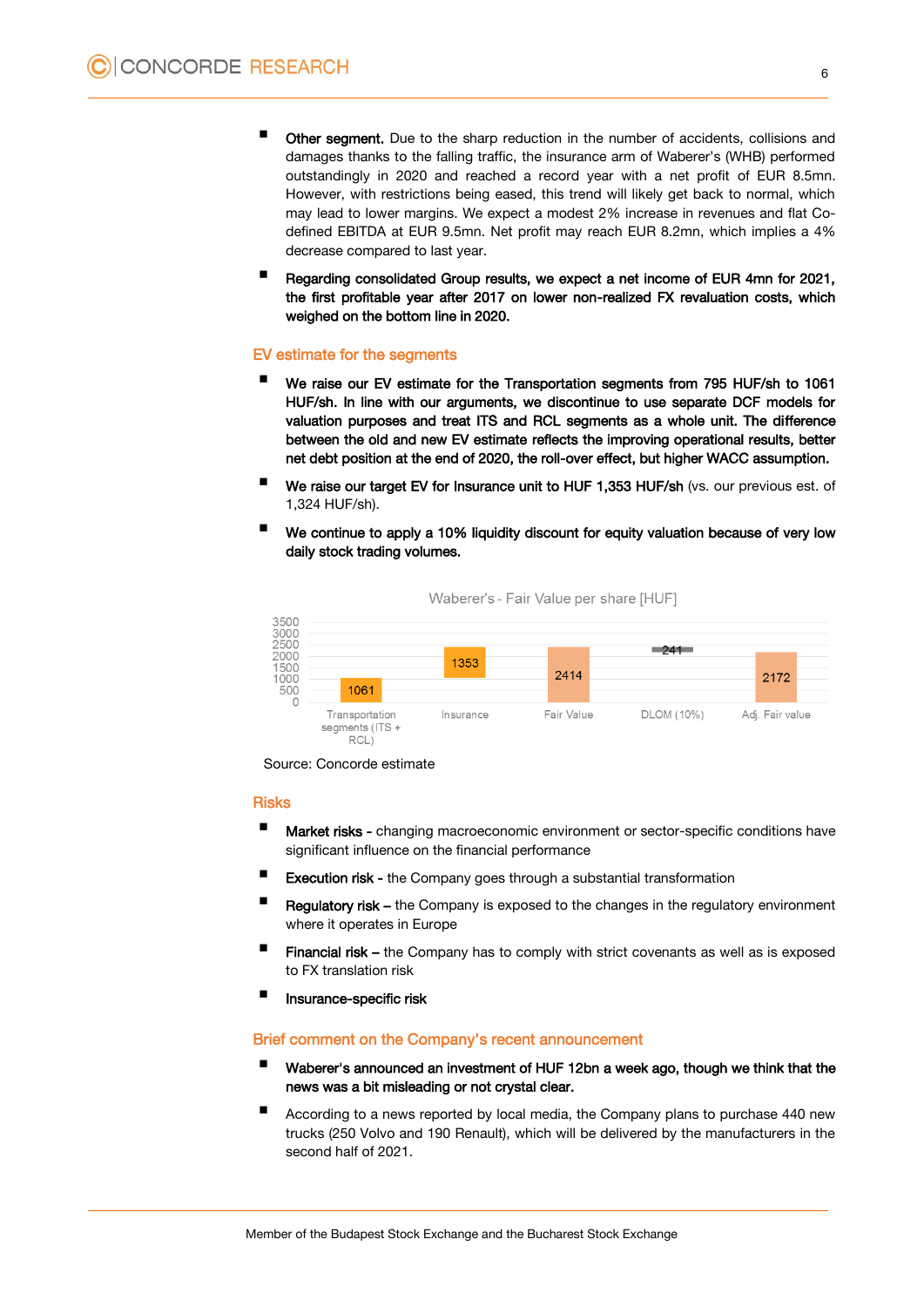- Until 2019, Waberer's regularly renewed its fleet in order to operate with the most fuel efficient, environmentally friendly technologies, but missed to purchase new trucks in line with its fleet reduction program over the last 2 years. As a result, average age of the fleet may have risen over 4 years from the range of between 2-3 years.
- It's worth noting that not only the maintenance, but fuel related costs can be reduced significantly. According to the report, fuel consumption related savings may reach 10% by using the new trucks, which can help the Company to widen its competitive advantage in the near future.
- **After the purchases, the fleet size will be roughly unchanged, which is confirmed by the** Company.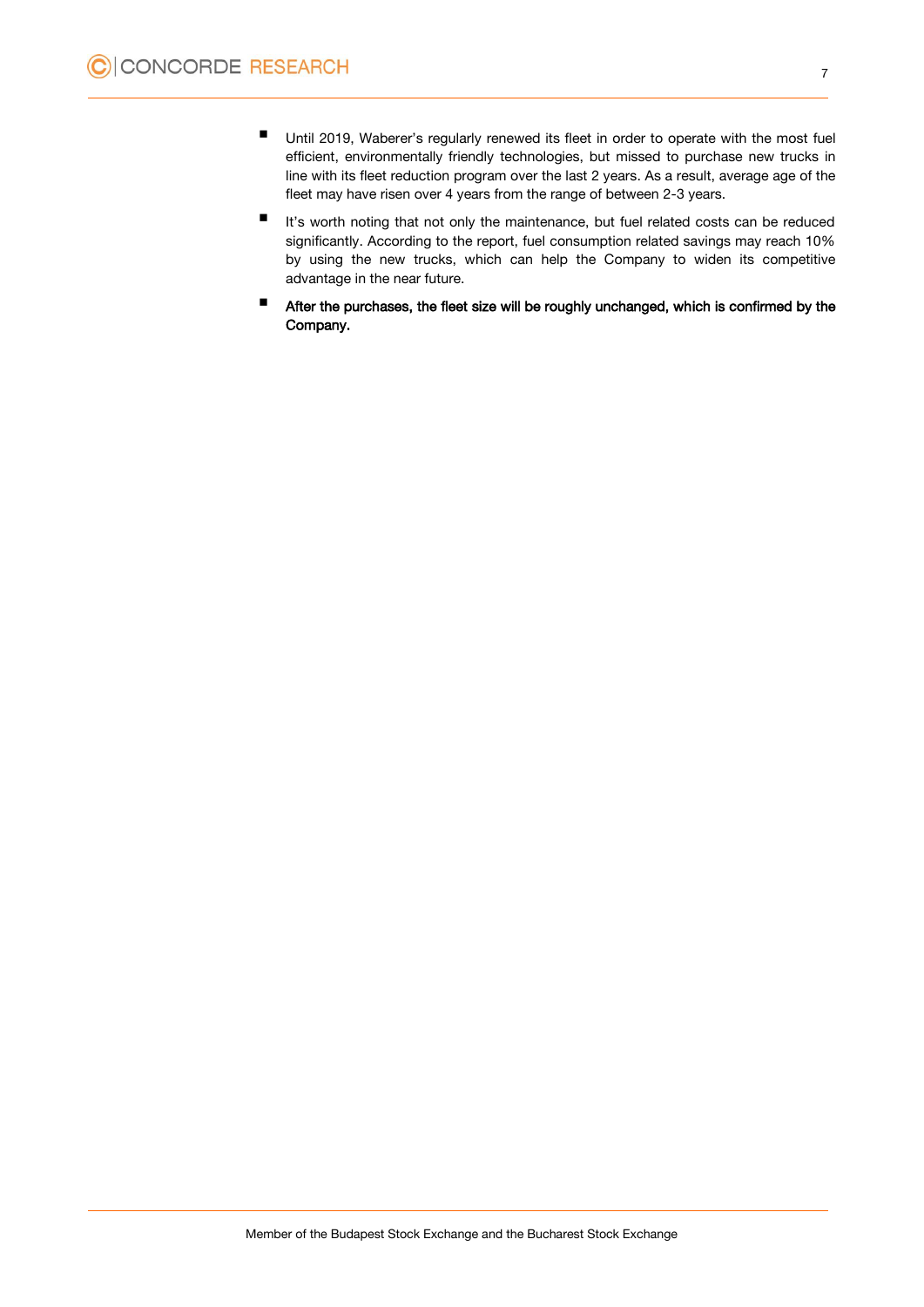# WABERER'S IN CHARTS











Source: Waberer's, Concorde estimate



Group operating margins



Recovery on Trucks [ths EUR]



Liquidity ratios

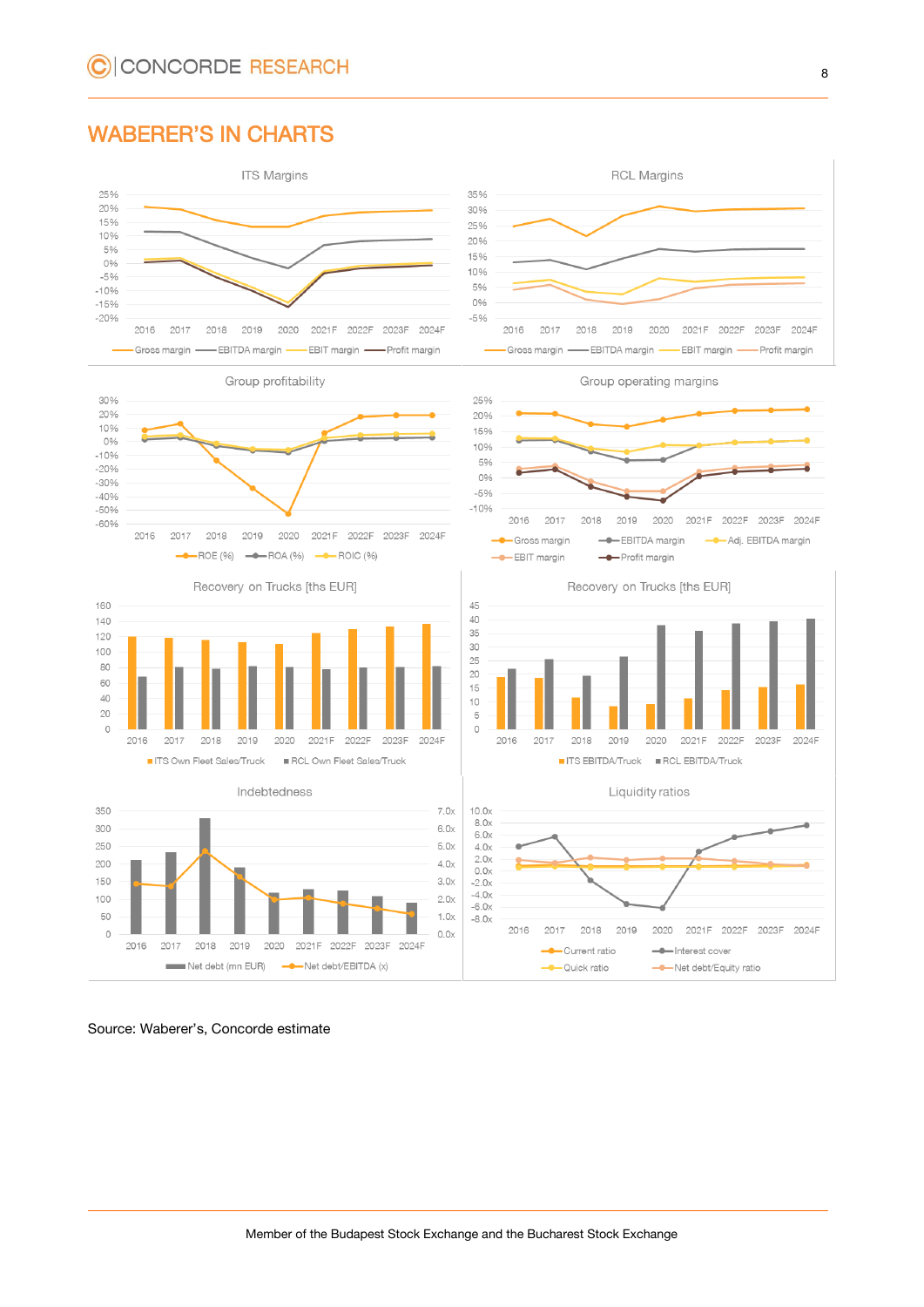# APPENDIX

# PROFIT AND LOSS [EUR MILLION]

|                               | 2020   | <b>2021 old</b> | <b>2021 new</b> | <b>2022 old</b> | <b>2022 new</b> | <b>2023 new</b> |
|-------------------------------|--------|-----------------|-----------------|-----------------|-----------------|-----------------|
| Revenue                       | 569    | 654             | 586             | 703             | 609             | 626             |
| <b>OPEX</b>                   | $-462$ | $-525$          | $-464$          | $-563$          | $-477$          | $-489$          |
| <b>Gross profit</b>           | 107    | 129             | 122             | 140             | 133             | 138             |
| <b>EBITDA</b>                 | 34     | 73              | 61              | 81              | 70              | 74              |
| Non-recurring items           | 27     | O               |                 |                 | 0               | 0               |
| <b>Recurring EBITDA</b>       | 60     | 73              | 61              | 81              | 70              | 74              |
| Depreciation and amortization | -58    | $-58$           | -50             | $-60$           | $-50$           | $-50$           |
| <b>EBIT</b>                   | $-24$  | 14              | 11              | 22              | 20              | 24              |
| Net financial result          | $-13$  | $-4$            | $-3$            | $-4$            | $-4$            | $-4$            |
| <b>EBT</b>                    | $-37$  | 10              | 8               | 18              | 17              | 20              |
| Tax                           | $-4$   | $-5$            | $-4$            | $-5$            | $-4$            | $-5$            |
| Net Income                    | $-42$  | 6               | 4               | 13              | 12              | 16              |
| <b>Recurring Net Income</b>   | $-15$  | 6               | 4               | 13              | 12              | 16              |

# BALANCE SHEET [EUR MILLION]

|                                     | 2017 | 2018     | 2019     | 2020     | 2021F | 2022F    | 2023F |
|-------------------------------------|------|----------|----------|----------|-------|----------|-------|
| Property                            | 21   | 69       | 69       | 61       | 64    | 67       | 67    |
| Vehicles                            | 294  | 322      | 154      | 93       | 93    | 93       | 93    |
| Total property, plant and equipment | 324  | 399      | 228      | 158      | 161   | 164      | 164   |
| Intangible assets                   | 62   | 61       | 50       | 34       | 34    | 34       | 34    |
| TOTAL NON-CURRENT ASSETS            | 453  | 543      | 389      | 166      | 166   | 166      | 166   |
| Inventories                         | 4    | 4        | 4        | 3        | 3     | 3        | 3     |
| Trade receivables                   | 119  | 114      | 112      | 73       | 96    | 103      | 106   |
| Cash and cash equivalents           | 59   | 58       | 51       | 76       | 67    | 71       | 87    |
| <b>TOTAL CURRENT ASSETS</b>         | 229  | 231      | 217      | 175      | 190   | 202      | 220   |
| <b>TOTAL ASSETS</b>                 | 681  | 774      | 606      | 499      | 517   | 532      | 550   |
| Shareholder's equity                | 163  | 139      | 98       | 56       | 60    | 72       | 88    |
| Non-controlling interest            | 8    | $\Omega$ | $\Omega$ | $\Omega$ | 0     | $\Omega$ | 0     |
| TOTAL SHAREHOLDERS' EQUITY          | 175  | 145      | 104      | 56       | 60    | 72       | 88    |
| Long-term portion of leasing        | 207  | 261      | 129      | 102      | 102   | 102      | 102   |
| TOTAL LONG-TERM LIABILITIES         | 278  | 342      | 237      | 224      | 224   | 224      | 224   |
| Short-term loans and borrowings     | 5    | 18       | 49       | 32       | 32    | 32       | 32    |
| Short-term portion of leasing       | 81   | 106      | 65       | 62       | 62    | 62       | 62    |
| Trade payables                      | 114  | 133      | 118      | 82       | 96    | 98       | 101   |
| <b>TOTAL CURRENT LIABILITIES</b>    | 228  | 286      | 266      | 218      | 233   | 235      | 238   |
| <b>TOTAL EQUITY AND LIABILITIES</b> | 681  | 774      | 606      | 499      | 517   | 532      | 550   |

# CASH-FLOW STATEMENT [EUR MILLION]

| <b>Simplified Cash Flow</b> | 2017  | 2018  | 2019  | 2020  | 2021F | 2022F | 2023F |
|-----------------------------|-------|-------|-------|-------|-------|-------|-------|
| <b>EBIT</b>                 | 27    | $-8$  | $-29$ | $-24$ | 11    | 20    | 24    |
| D&A                         | 56    | 71    | 69    | 58    | 50    | 50    | 50    |
| Working cap                 | 9     | 23    | $-12$ |       | -9    | $-5$  | 0     |
| <b>Others</b>               | $-12$ | $-9$  | 19    | 41    | $-8$  | -8    | -8    |
| <b>Operating Cash-Flow</b>  | 80    | 77    | 47    | 75    | 44    | 57    | 66    |
| CAPEX (incl. Lease payment) | $-91$ | $-76$ | $-85$ | $-34$ | $-53$ | $-53$ | $-50$ |
| <b>Investing Cash-Flow</b>  | $-11$ |       | $-37$ | 41    | -9    | 4     | 15    |
| <b>Financing Cash-Flow</b>  | 39    | $-2$  | 31    | $-16$ | 0     | 0     | 0     |
| Changes in cash             | 32    | 59    | 58    | 51    | 76    | 67    | 71    |
| Cash and cash eq. at e-o-y  | 59    | 58    | 51    | 76    | 67    | 71    | 87    |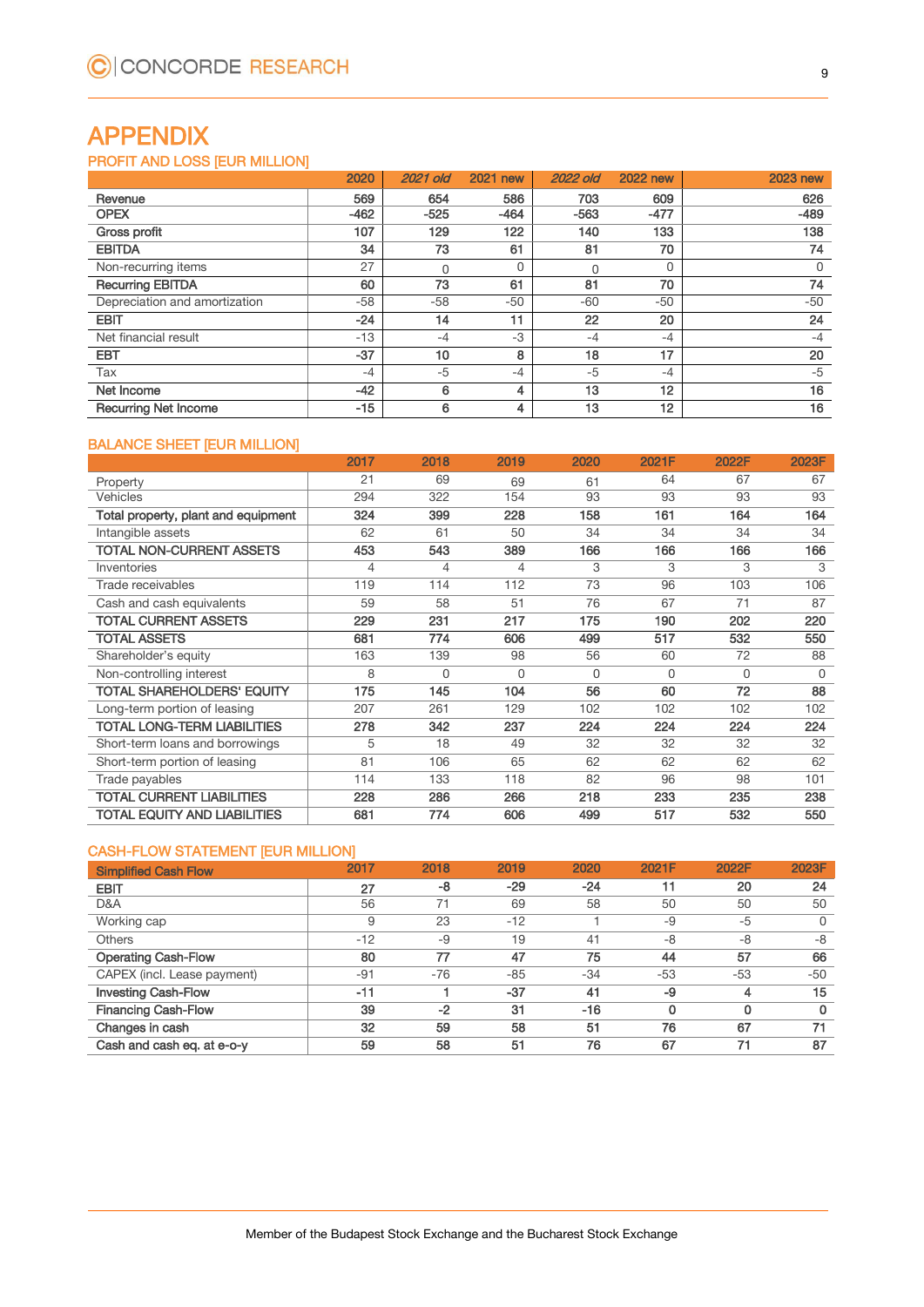# C CONCORDE RESEARCH

# KPIS

|                                  | 2017  | 2018     | 2019    | 2020     | 2021F       | 2022F       | 2023F       |
|----------------------------------|-------|----------|---------|----------|-------------|-------------|-------------|
| Price (HUF) (year-end)           | 4700  | 2 3 0 0  | 1 0 8 0 | 1700     | 1 900       | 1 900       | 1 900       |
| EURHUF (year-end)                | 309   | 319      | 330     | 363      | 360         | 360         | 360         |
| EPS (HUF)                        | 322   | $-377$   | $-780$  | $-858$   | 74          | 249         | 316         |
| EPS growth (%)                   | 99%   | $-217%$  | 107%    | 10%      | $-109%$     | 235%        | 27%         |
| EPS (EUR)                        | 1.0   | $-1.2$   | $-2.4$  | $-2.4$   | 0.2         | 0.7         | 0.9         |
| EPS growth (%)                   | 100%  | $-214%$  | 100%    | 0%       | $-109%$     | 235%        | 27%         |
| DPS (HUF)                        | 0.0   | 0.0      | 0.0     | 0.0      | 0.0         | 0.0         | 0.0         |
| DPS (EUR)                        | 0.0   | 0.0      | 0.0     | 0.0      | 0.0         | 0.0         | 0.0         |
| <b>BVPS (HUF)</b>                | 2923  | 2 6 1 2  | 1931    | 1 1 5 2  | 1 2 1 7     | 1466        | 1782        |
| BVPS growth (%)                  | 56%   | $-11%$   | $-26%$  | $-40%$   | 6%          | 20%         | 22%         |
| <b>BVPS (EUR)</b>                | 9.5   | 8.2      | 5.9     | 3.2      | 3.4         | 4.1         | 5.0         |
| BVPS growth (%)                  | 57%   | $-13%$   | $-29%$  | $-46%$   | 6%          | 20%         | 22%         |
| <b>TBVPS (HUF)</b>               | 1833  | 1 508    | 1 0 0 6 | 449      | 520         | 769         | 1 0 8 5     |
| TBVPS growth (%)                 | 24%   | $-18%$   | $-33%$  | $-55%$   | 16%         | 48%         | 41%         |
| <b>TBVPS (EUR)</b>               | 5.9   | 4.7      | 3.0     | 1.2      | 1.4         | 2.1         | 3.0         |
| TBVPS growth (%)                 | 25%   | $-20%$   | $-36%$  | $-59%$   | 17%         | 48%         | 41%         |
| Total no. of shares (mln)        | 17.7  | 17.7     | 17.7    | 17.7     | 17.7        | 17.7        | 17.7        |
| Total no. of shares w/o Treasury | 17.4  | 17.4     | 17.5    | 17.5     | 17.5        | 17.5        | 17.5        |
| <b>Book Value</b>                | 167   | 145      | 104     | 56       | 60          | 72          | 88          |
| Tangible Book Value              | 105   | 84       | 54      | 22       | 26          | 38          | 53          |
| Market capitalization (EUR)      | 269   | 128      | 58      | 83       | 93          | 93          | 93          |
| -Cash & Equivalents              | $-59$ | $-58$    | $-51$   | $-76$    | $-67$       | $-71$       | -87         |
| +Minority                        | 8     | $\Omega$ | 0       | $\Omega$ | $\mathbf 0$ | $\mathbf 0$ | $\mathbf 0$ |
| +Total debt                      | 293   | 387      | 242     | 195      | 195         | 195         | 195         |
| Enterprise value                 | 512   | 457      | 249     | 202      | 222         | 218         | 202         |
| <b>Invested Capital</b>          | 535   | 596      | 405     | 343      | 346         | 359         | 374         |

Source: Concorde's estimate

## **BREAKDOWNS**

| <b>REVENUE BREAKDOWN</b>     | 2017 | 2018 | 2019 | 2020 | 2021F | 2022F | 2023F |
|------------------------------|------|------|------|------|-------|-------|-------|
| <b>ITS</b>                   | 74%  | 74%  | 69%  | 57%  | 58%   | 58%   | 58%   |
| <b>RCL</b>                   | 18%  | 18%  | 21%  | 30%  | 29%   | 29%   | 29%   |
| Insurance                    | 7%   | 8%   | 10%  | 13%  | 12%   | 12%   | 13%   |
| <b>EBITDA BREAKDOWN</b>      | 2017 | 2018 | 2019 | 2020 | 2021F | 2022F | 2023F |
| <b>ITS</b>                   | 72%  | 67%  | 48%  | 34%  | 38%   | 42%   | 43%   |
| <b>RCL</b>                   | 20%  | 23%  | 37%  | 50%  | 47%   | 44%   | 44%   |
| Profit margin                | 8%   | 10%  | 15%  | 16%  | 16%   | 14%   | 14%   |
| <b>EBIT BREAKDOWN</b>        | 2017 | 2018 | 2019 | 2020 | 2021F | 2022F | 2023F |
| <b>ITS</b>                   | 39%  | n.a  | n.a  | n.a  | n.a   | n.a   | n.a   |
| <b>RCL</b>                   | 35%  | n.a  | n.a  | n.a  | n.a   | n.a   | n.a   |
| Insurance                    | 25%  | n.a  | n.a  | n.a  | n.a   | n.a   | n.a   |
| <b>COST BREAKDOWN</b>        | 2017 | 2018 | 2019 | 2020 | 2021F | 2022F | 2023F |
| Direct wages                 | 16%  | 16%  | 17%  | 18%  | 18%   | 18%   | 18%   |
| Indirect wages               | 5%   | 5%   | 5%   | 6%   | 5%    | 5%    | 5%    |
| Fuel                         | 18%  | 18%  | 16%  | 12%  | 13%   | 13%   | 13%   |
| Toll & transit               | 17%  | 17%  | 16%  | 14%  | 15%   | 15%   | 15%   |
| Subcontractors & reinsurance | 22%  | 22%  | 17%  | 16%  | 20%   | 20%   | 20%   |
| Depreciation                 | 9%   | 9%   | 10%  | 10%  | 9%    | 9%    | 8%    |
| <b>Others</b>                | 12%  | 13%  | 19%  | 22%  | 20%   | 20%   | 20%   |

Source: Concorde's estimate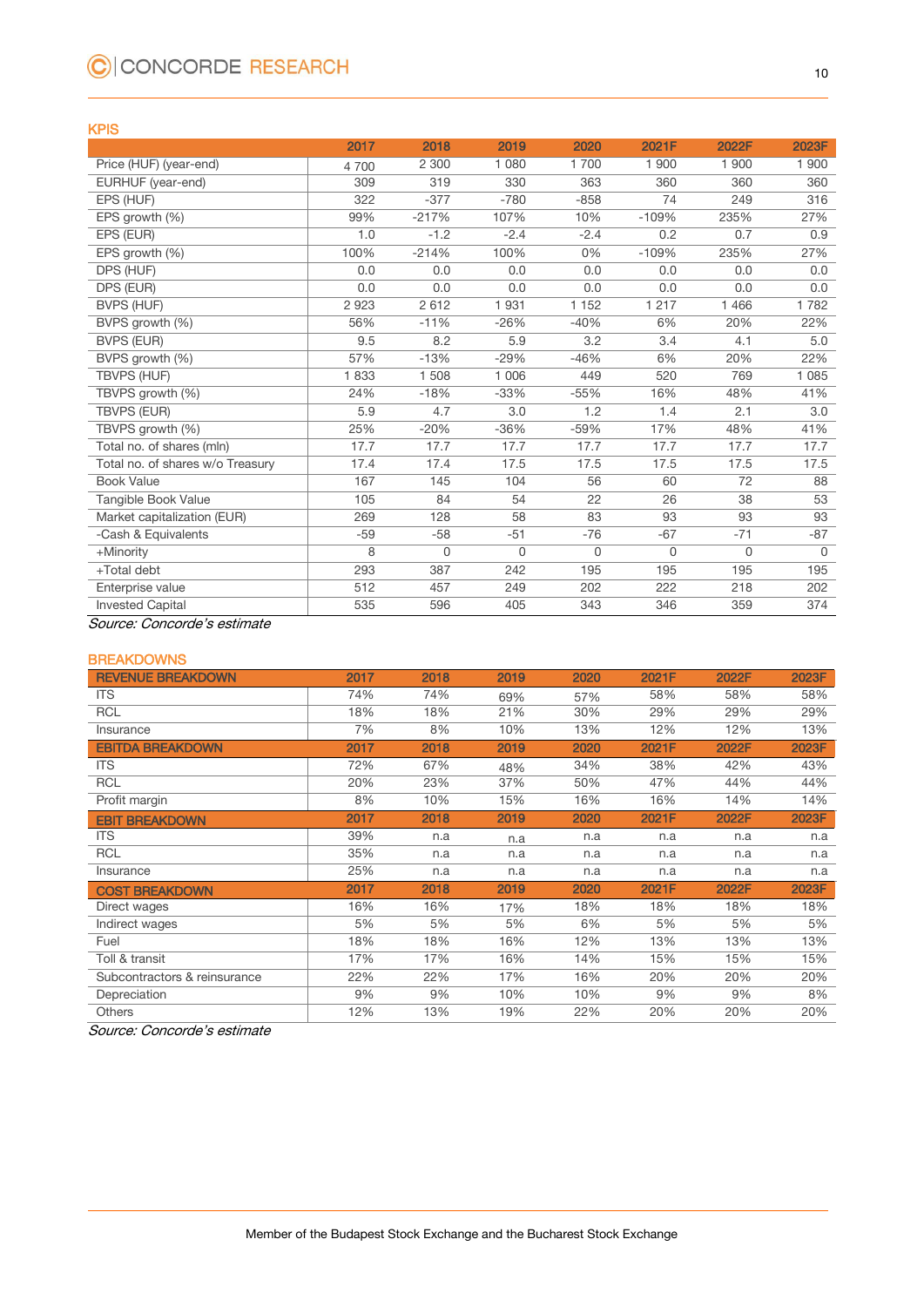# MARGINS, MULTIPLES, RATIOS

| <b>GROUP margins</b>                               | 2017     | 2018                               | 2019           | 2020       | 2021F    | 2022F    | 2023F          |
|----------------------------------------------------|----------|------------------------------------|----------------|------------|----------|----------|----------------|
| Gross margin                                       | 21%      | 17%                                | 17%            | 19%        | 21%      | 22%      | 22%            |
| EBITDA margin                                      | 12%      | 8%                                 | 6%             | 6%         | 10%      | 12%      | 12%            |
| Adj. EBITDA margin                                 | 13%      | 9%                                 | 8%             | 11%        | 10%      | 12%      | 12%            |
| <b>EBIT</b> margin                                 | 4%       | $-1%$                              | $-4%$          | $-4%$      | 2%       | 3%       | 4%             |
| Profit margin                                      | 3%       | $-3%$                              | $-6%$          | $-7%$      | 1%       | 2%       | 2%             |
| <b>ITS margins</b>                                 | 2017     | 2018                               | 2019           | 2020       | 2021F    | 2022F    | 2023F          |
| Gross margin                                       | 20%      | 16%                                | 13%            | 13%        | 17%      | 19%      | 19%            |
| EBITDA margin                                      | 11%      | 7%                                 | 2%             | $-2%$      | 7%       | 8%       | 9%             |
| Adj. EBITDA margin                                 | 12%      | 8%                                 | 6%             | 6%         | 7%       | 8%       | 9%             |
| EBIT margin                                        | 2%       | $-4%$                              | $-9%$          | $-14%$     | $-3%$    | $-1%$    | 0%             |
| Profit margin                                      | 1%       | $-5%$                              | $-10%$         | $-16%$     | $-4%$    | $-2%$    | $-1%$          |
| <b>RCL margins</b>                                 | 2017     | 2018                               | 2019           | 2020       | 2021F    | 2022F    | 2023F          |
| Gross margin                                       | 27%      | 22%                                | 28%            | 31%        | 30%      | 30%      | 31%            |
| EBITDA margin                                      | 14%      | 11%                                | 14%            | 18%        | 17%      | 17%      | 17%            |
| EBIT margin                                        | 8%       | 4%                                 | 3%             | 8%         | 7%       | 8%       | 8%             |
| Profit margin                                      | 6%       | 1%                                 | 0%             | $1\%$      | 5%       | 6%       | 6%             |
| <b>Insurance margins</b>                           | 2017     | 2018                               | 2019           | 2020       | 2021F    | 2022F    | 2023F          |
| Gross margin                                       | 14%      | 13%                                | 15%            | 14%        | 14%      | 14%      | 14%            |
| EBITDA margin                                      | 14%      | 11%                                | 13%            | 13%        | 13%      | 13%      | 13%            |
| EBIT margin                                        | 13%      | 11%                                | 13%            | 13%        | 13%      | 13%      | 12%            |
| Profit margin                                      | 10%      | 9%                                 | 11%            | 12%        | 11%      | 11%      | 11%            |
| <b>Multiples</b>                                   | 2017     | 2018                               | 2019           | 2020       | 2021F    | 2022F    | 2022F          |
| P/E                                                | 14.6x    | n.a                                | n.a            | n.a        | 25.6x    | 7.6x     | 6.0x           |
| P/BV                                               | 1.6x     | 0.9x                               | 0.6x           | 1.5x       | 1.6x     | 1.3x     | 1.1x           |
| P/TBV                                              | 2.6x     | 1.5x                               | 1.1x           | 3.8x       | 3.7x     | 2.5x     | 1.8x           |
| EV/CF                                              | 1.1x     | 4.6x                               | n.a            | 0.2x       | n.a      | 2.6x     | 0.6x           |
| EV/sales                                           | 0.8x     | 0.6x                               | 0.4x           | 0.4x       | 0.4x     | 0.4x     | 0.3x           |
| EV/EBITDA                                          | 6.2x     | 8.0x                               | 6.2x           | 6.0x       | 3.6x     | 3.1x     | 2.7x           |
| Dividend yield (%)                                 | 0%       | 0%                                 | 0%             | 0%         | 0%       | 0%       | 0%             |
| FCF yield (%)                                      | 10%      | 4%                                 | $-57%$         | 50%        | $-9%$    | 4%       | 16%            |
| <b>Ratios</b>                                      | 2017     | 2018                               | 2019           | 2020       | 2021F    | 2022F    | 2023F          |
| Sales growth (%)                                   | 18%      | 9%                                 | $-5%$          | $-18%$     | 3%       | 4%       | 3%             |
| ROE (%)                                            | 13%      | $-13%$                             | $-34%$         | $-52%$     | 6%       | 19%      | 19%            |
| ROA (%)                                            | 3%       | $-3%$                              | $-6%$          | $-8%$      | 1%       | 2%       | 3%             |
| ROIC (%)                                           | 5%       | $-1%$                              | $-5%$          | $-6%$      | 3%       | 5%       | 6%             |
| Net debt/EBITDA (x)                                | 2.7x     | 5.1x                               | 3.3x           | 2.0x       | 2.1x     | 1.8x     | 1.5x           |
| Net debt (mn EUR)                                  | 234      | 327                                | 191            | 119        | 128      | 124      | 109            |
| CAPEX/Depreciation (x)                             | 1.2x     | 1.3x                               | 1.5x           | 0.6x       | 1.1x     | 1.1x     | 1.0x           |
| Depreciation/Sales (%)                             | 8%       | 9%                                 | 10%            | 10%        | 9%       | 8%       | 8%             |
| Liquidity                                          | 2017     | 2018                               | 2019           | 2020       | 2021F    | 2022F    | 2023F          |
| Current ratio                                      | 1.0x     | 0.8x                               | 0.8x           | 0.8x       | 0.8x     | 0.9x     | 0.9x           |
| Interest cover                                     | 5.8x     | $-1.9x$                            | $-5.5x$        | $-6.1x$    | 3.3x     | 5.7x     | 6.7x           |
| Quick ratio                                        | 0.8x     | 0.6x                               | 0.6x           | 0.7x       | 0.7x     | 0.7x     | 0.8x           |
| Net debt/Equity ratio                              | 1.3x     | 2.3x                               | 1.8x           | 2.1x       | 2.1x     | 1.7x     | 1.2x           |
| <b>Working Cap turnover days</b>                   | 2017     | 2018                               | 2019           | 2020       | 2021F    | 2022F    | 2023F          |
| Inventories                                        | 2        | $\overline{2}$                     | $\overline{c}$ | 2          | 2        | 2        | $\overline{2}$ |
| Receivables                                        | 65<br>71 | $\overline{57}$<br>$\overline{72}$ | 59<br>66       | 47         | 60<br>60 | 62<br>59 | 62<br>59       |
| Payables                                           | 2017     | 2018                               | 2019           | 56<br>2020 | 2021F    | 2022F    | 2022F          |
| <b>Recovery [in EUR ths]</b>                       | 19       | 12                                 |                |            | 11       | 14       | 15             |
| <b>ITS EBITDA/Truck</b><br><b>RCL EBITDA/Truck</b> | 26       | 20                                 | 8<br>27        | 9<br>38    | 36       | 39       | 40             |
| ITS Own Fleet Sales/Truck                          | 118      | 116                                | 113            | 111        | 125      | 130      | 134            |
| RCL Own Fleet Sales/Truck                          | 80       | 79                                 | 82             | 80         | 78       | 80       | 81             |
|                                                    |          |                                    |                |            |          |          |                |

Source: Concorde's estimate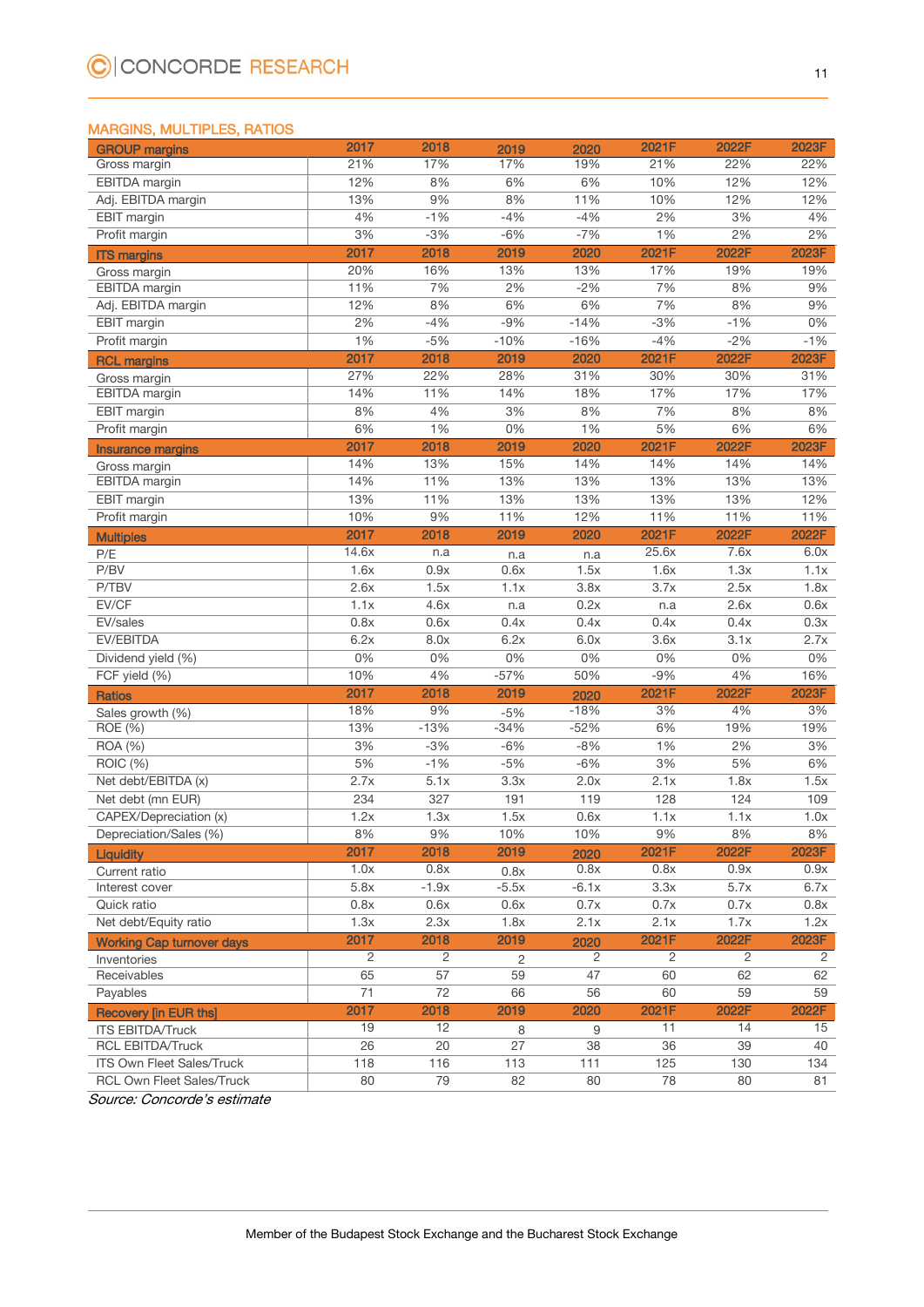Concorde Securities Ltd. does and seeks to do business with companies covered in its research reports. As a result, investors should be aware that the firm may have a conflict of interests that could affect the objectivity of this report. Investors should consider this report as only a single factor in making their investment decision. For analysts' certification and other important disclosures, please refer to the "Disclaimer" section at the end of this report.

# DISCLAIMER I.

This research report has been prepared by Concorde Securities Ltd., a full-service Hungarian investment banking, investment management and brokerage firm. Concorde Securities Ltd. is under the supervision of the National Bank of Hungary in its capacity as financial supervisory authority.

Concorde Securities Ltd. is registered in Hungary and does not have any subsidiaries, branches or offices outside of Hungary. Therefore we are not allowed to provide direct investment banking services to US investors and restrictions may apply to our potential investment banking services according to your country's jurisdiction.

Our salespeople, traders and other professionals may provide oral or written market commentary or trading strategies to our clients that reflect opinions that are their own and may be contrary to the opinions expressed in our research products, and our proprietary trading and investing businesses may make investment decisions that are inconsistent with the recommendations expressed by our analysts or traders.

Our research, sales and trading professionals are paid based on the profitability of the respective divisions of Concorde Securities Ltd., which from time-to-time may include revenues from the firm's capital market activity. Concorde Securities Ltd. does not prohibit analysts, salespeople and traders from maintaining a financial interest in the securities or futures of any companies that they cover or trade on their clients' behalf in strict compliance with the Hungarian Capital Markets Act.

# ANALYSTS CERTIFICATION

The research analysts undersigned and responsible for the preparation of this report hereby certify that (i) the views expressed in this research report accurately reflect their personal views about any and all of the securities or issuers referred to in this research report; (ii) no part of the analysts' compensation was, is or will be directly or indirectly related to the specific recommendation or views expressed in this report and (iii) no part of their compensation is tied to any specific investment transactions performed by Concorde Securities Ltd.

Name and job title of individuals involved in the production of this report are disclosed at the end of this report.

Concorde Securities Ltd. is a leading manager and underwriter of Hungarian equity offerings. We have investment banking and other business relations with a substantial percentage of the companies traded on the Budapest Stock Exchange and covered by our research department. Concorde Securities Ltd, its directors and employees may have a position in these securities, which may change at any time.

Concorde Securities Ltd. acted as Lead Manager of the private and public share placement of the shares of FHB in 2003, Masterplast in 2012 and Duna House in 2016. Concorde Securities Ltd. acted as the Co-lead Manager of Gedeon Richter's exchangeable bond issue in September 2004. Concorde Securities Ltd. has provided financial advice to Magyar Telekom.

| Rating                 | <b>Trigger</b>                                                                                                                                           |
|------------------------|----------------------------------------------------------------------------------------------------------------------------------------------------------|
| Buy                    | Total return is expected to exceed 20% in the next 12 months                                                                                             |
| Accumulate             | Total return is expected to be in the range of 10-20%                                                                                                    |
| Neutral                | Total return is expected to be in the range of 10%-(-10%)                                                                                                |
| Reduce                 | Total return is expected to be in the range of -10-(-20%)                                                                                                |
| Sell                   | Total return is expected to be lower than -20%                                                                                                           |
| <b>Under Revision</b>  | The stock is put Under Revision if the covering analyst considers new information<br>may change the valuation materially and if this may take more time. |
| Coverage in transition | Coverage in transition rating is assigned to a stock if there is a change in analyst.                                                                    |

# EXPLANATION OF RATINGS AND METHODOLOGY